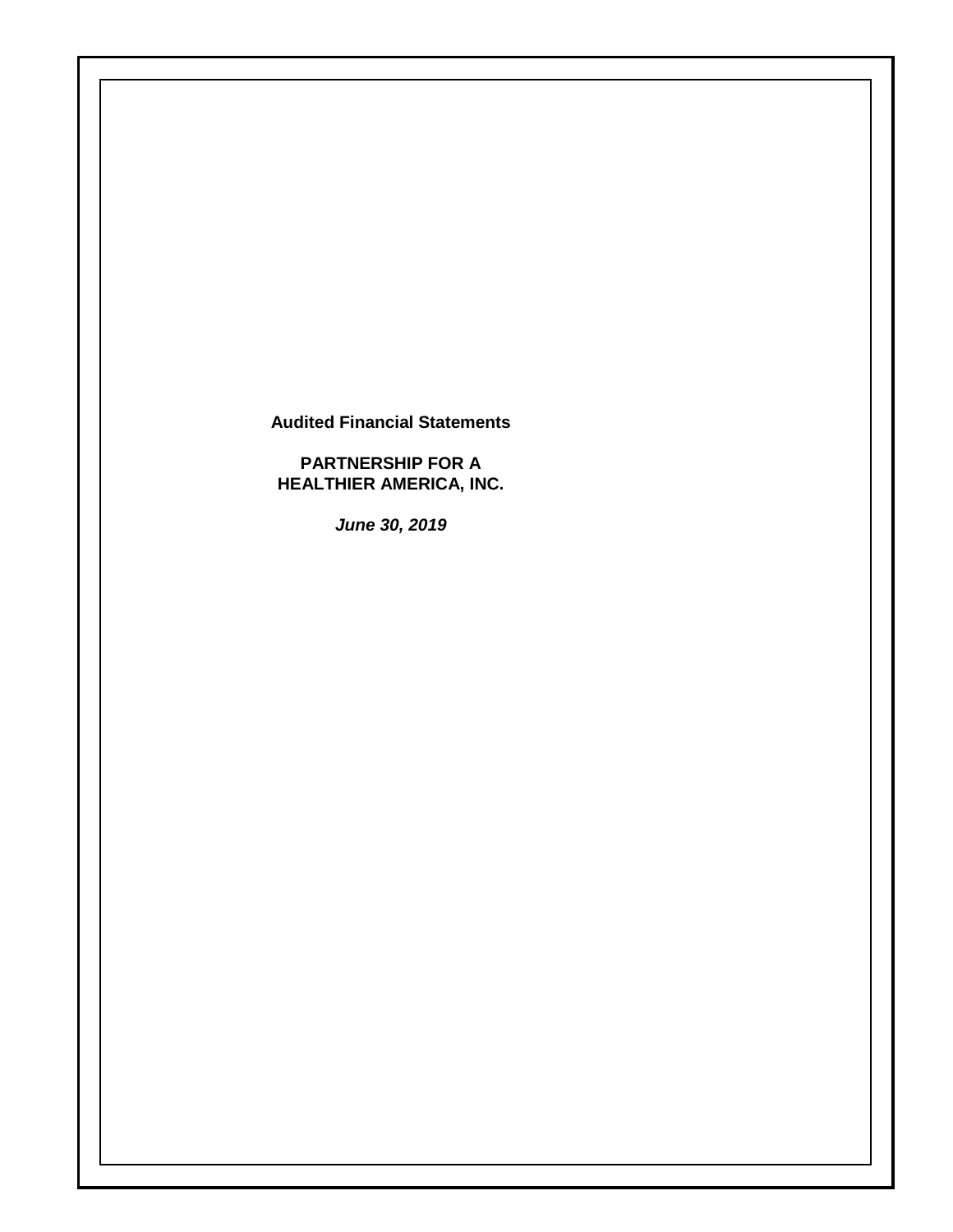# **Contents**

| <b>Independent Auditor's Report</b> |           |  |
|-------------------------------------|-----------|--|
| <b>Financial Statements</b>         |           |  |
| Statements of financial position    | 2         |  |
| Statements of activities            | 3         |  |
| Statement of functional expenses    | 4         |  |
| Statements of cash flows            | 5         |  |
| Notes to the financial statements   | հ -<br>14 |  |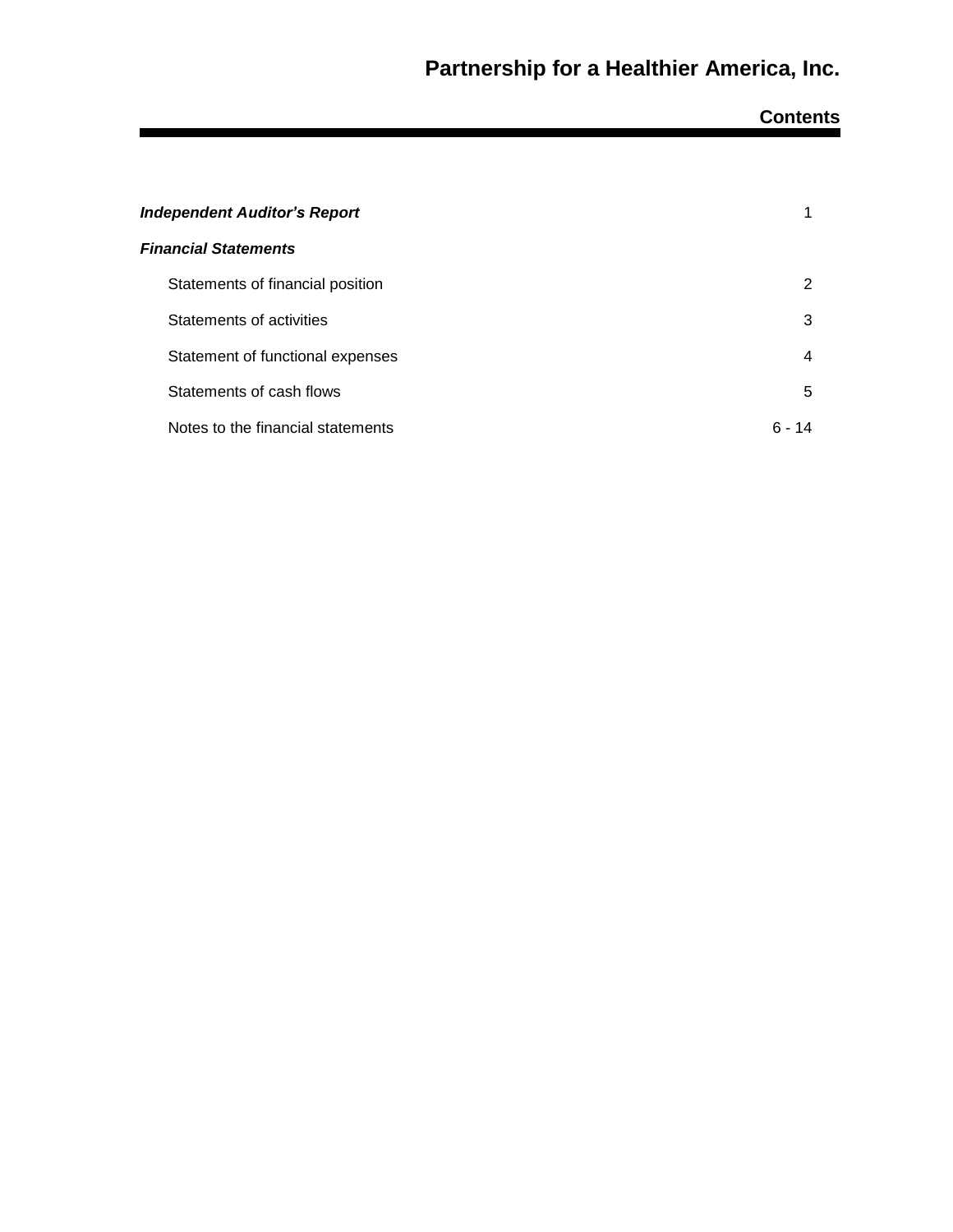

A Professional Corporation

Certified Public Accountants and Consultants

 $\mathcal{L} = \mathcal{L} \times \mathcal{L} \times \mathcal{L}$ 

2021 L Street, NW

 $\alpha = \alpha - \alpha = \alpha$ 

**SUITE 400** 

**Service** State

WASHINGTON, DC

**TELEPHONE** 

202/293-2200

and a state

FACSIMILE

202/293-2208

 $\mathcal{L}^{\mathcal{A}}$  ,  $\mathcal{L}^{\mathcal{A}}$  ,  $\mathcal{L}^{\mathcal{A}}$  ,  $\mathcal{L}^{\mathcal{A}}$ 

20036

 $\mathbf{r} = \mathbf{r} + \mathbf{r} + \mathbf{r}$ 

WWW.TATETRYON.COM

### **Independent Auditor's Report**

To the Board of Directors Partnership for a Healthier America, Inc.

We have audited the accompanying financial statements of Partnership for a Healthier America, Inc. (PHA), which comprise the statements of financial position as of June 30, 2019 and 2018, and the related statements of activities, cash flows and for the years then ended, the statement of functional expenses for the year ended June 30, 2019, and the related notes to the financial statements.

#### **Management's Responsibility for the Financial Statements**

Management is responsible for the preparation and fair presentation of these financial statements in accordance with accounting principles generally accepted in the United States of America; this includes the design, implementation, and maintenance of internal control relevant to the preparation and fair presentation of financial statements that are free from material misstatement, whether due to fraud or error.

#### **Auditor's Responsibility**

Our responsibility is to express an opinion on these financial statements based on our audits. We conducted our audits in accordance with auditing standards generally accepted in the United States of America. Those standards require that we plan and perform the audits to obtain reasonable assurance about whether the financial statements are free of material misstatement.

An audit involves performing procedures to obtain audit evidence about the amounts and disclosures in the financial statements. The procedures selected depend on the auditor's judgment, including the assessment of the risks of material misstatement of the financial statements, whether due to fraud or error. In making those risk assessments, the auditor considers internal control relevant to PHA's preparation and fair presentation of the financial statements in order to design audit procedures that are appropriate in the circumstances, but not for the purpose of expressing an opinion on the effectiveness of PHA's internal control. Accordingly, we express no such opinion. An audit also includes evaluating the appropriateness of accounting policies used and the reasonableness of significant accounting estimates made by management, as well as evaluating the overall presentation of the financial statements.

We believe that the audit evidence we have obtained is sufficient and appropriate to provide a basis for our audit opinion.

#### **Opinion**

In our opinion, the financial statements referred to above present fairly, in all material respects, the financial position of Partnership for a Healthier America, Inc. as of June 30, 2019 and 2018, and the changes in its net assets and its cash flows for the years then ended in accordance with accounting principles generally accepted in the United States of America.

#### **Adoption of New Accounting Standard**

As described in Note A to the financial statements, the Financial Accounting Standards Board (FASB) issued Accounting Standards Update 2016-14, *Not-for-Profit Entities* (Topic 958): *Presentation of Financial Statements of Not-for-Profit Entities* (ASU 2016-14). As required by the FASB, PHA adopted the provisions of ASU 2016-14 during the year ended June 30, 2019. In addition to changes in terminology used to describe categories of net assets throughout the financial statements, new disclosures were added regarding liquidity and the availability of resources and functional expense. There was no change in PHA's previously reported change in net assets as a result of the adoption of the standard. Our opinion is not modified with respect to this matter.

Tate & Trypon

September 23, 2019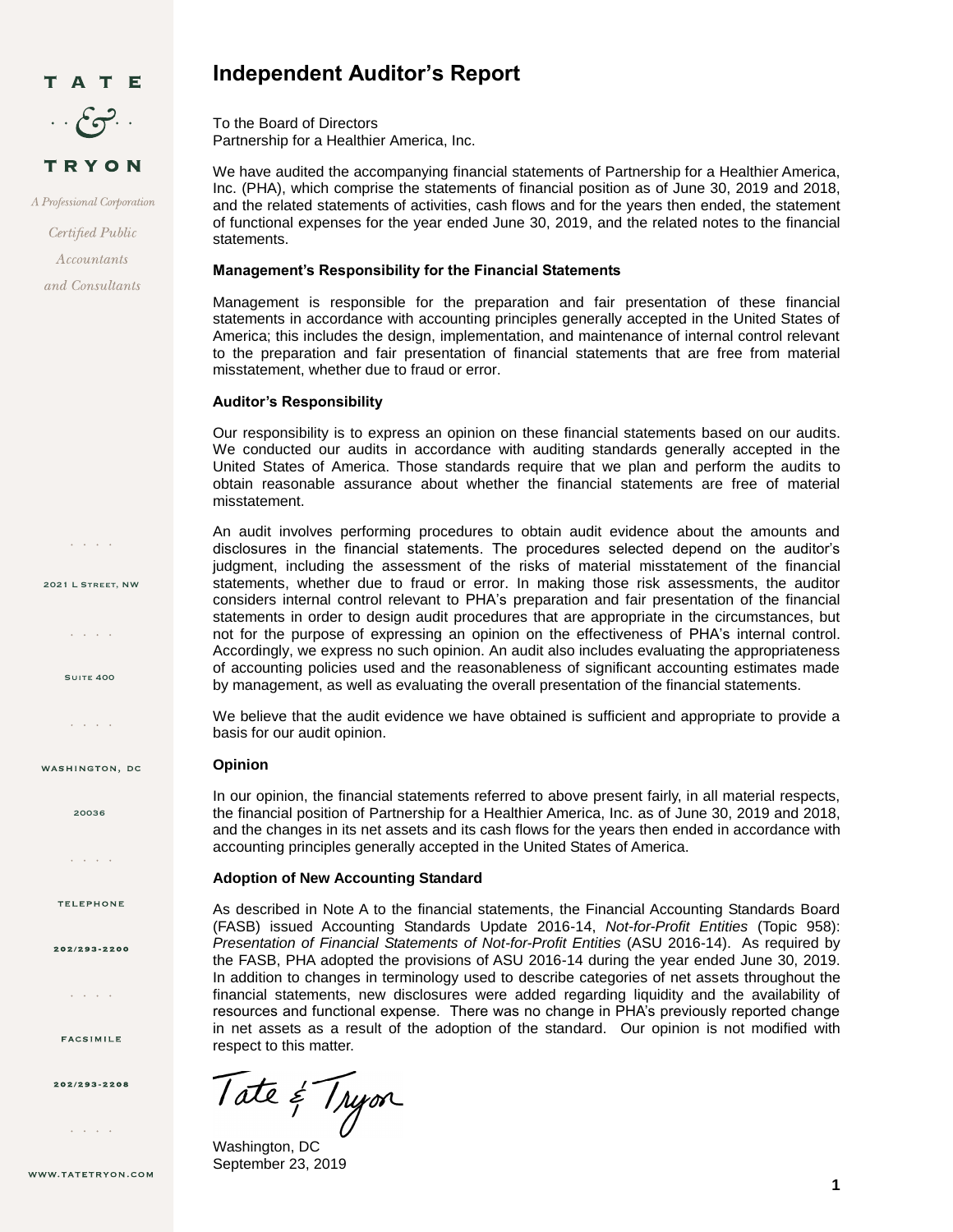| <b>June 30,</b>                         | 2019            | 2018            |
|-----------------------------------------|-----------------|-----------------|
| <b>Assets</b>                           |                 |                 |
| Cash                                    | \$<br>3,890,583 | \$<br>3,903,621 |
| Investments                             | 2,200,759       | 2,624,979       |
| Receivables, net                        | 1,067,613       | 2,008,796       |
| Prepaid expenses and other assets       | 115,945         | 277,595         |
| Property and equipment, net             | 164,715         | 245,253         |
| <b>Total assets</b>                     | \$<br>7,439,615 | \$<br>9,060,244 |
|                                         |                 |                 |
| <b>Liabilities and Net Assets</b>       |                 |                 |
| Liabilities                             |                 |                 |
| Accounts payable and accrued expenses   | \$<br>487,918   | \$<br>722,018   |
| Deferred revenue                        | 51,199          | 164,186         |
| Deferred rent and lease incentives      | 37,212          | 53,821          |
| <b>Total liabilities</b>                | 576,329         | 940,025         |
| Net assets                              |                 |                 |
| Without donor restrictions              | 5,631,071       | 5,524,658       |
| With donor restrictions                 | 1,232,215       | 2,595,561       |
| Total net assets                        | 6,863,286       | 8,120,219       |
| <b>Total liabilities and net assets</b> | \$<br>7,439,615 | \$<br>9,060,244 |

### **Statements of Financial Position**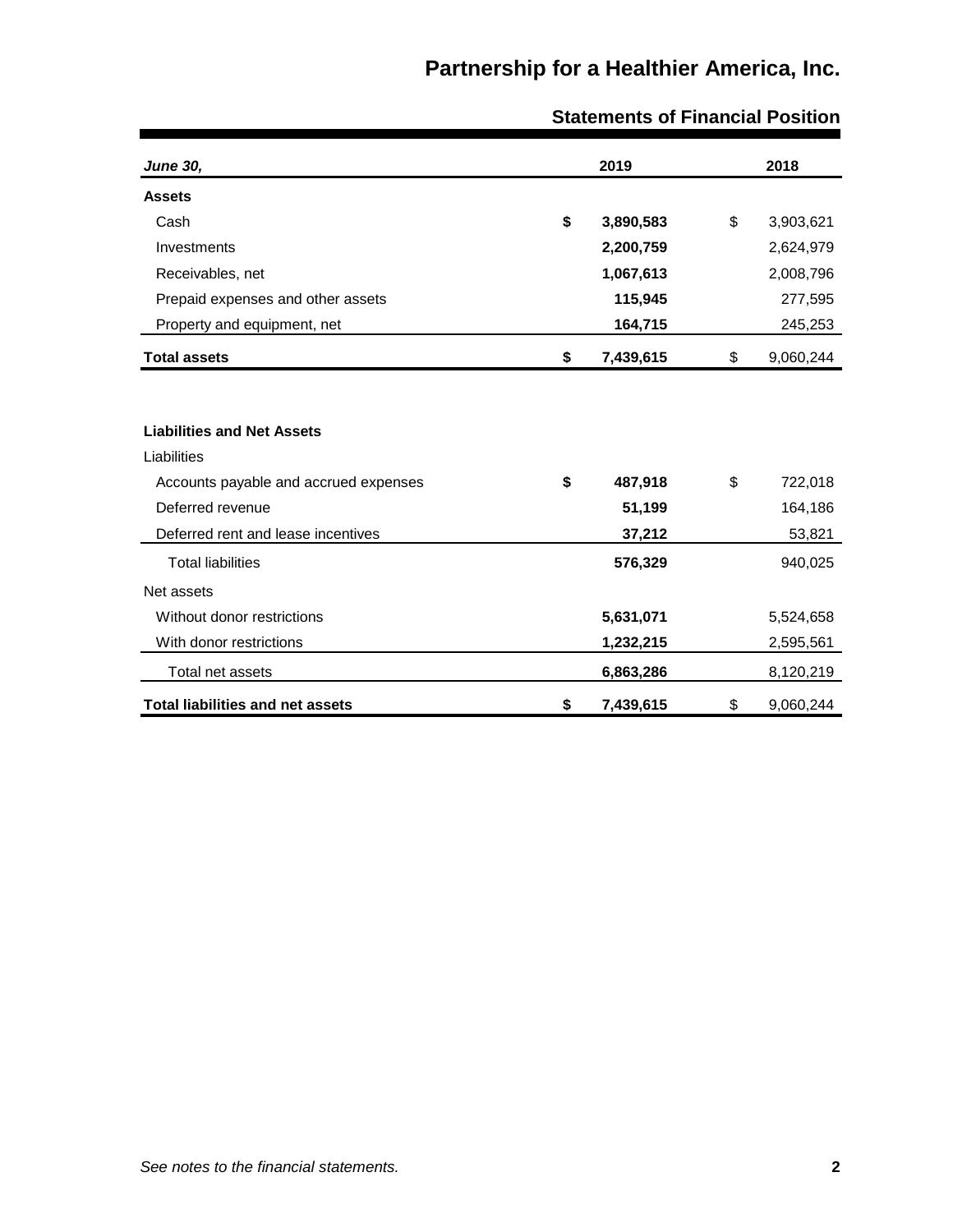| Year Ended June 30,                             | 2019            | 2018            |
|-------------------------------------------------|-----------------|-----------------|
| <b>Activities without donor restrictions</b>    |                 |                 |
| Revenue and support                             |                 |                 |
| Summit                                          | \$<br>644,050   | \$<br>716,103   |
| <b>Evaluation fees</b>                          | 475,865         | 556,976         |
| Strategic partnerships                          | 395,190         |                 |
| Contributions                                   | 285,799         | 259,710         |
| Special event                                   | 220,325         | 399,674         |
| Other income                                    | 43,742          | 99,875          |
| In-kind contributions                           | 10,000          | 11,600          |
|                                                 | 2,074,971       | 2,043,938       |
| Net assets released from donor restrictions     | 3,062,019       | 4,593,294       |
| Total revenue and support                       | 5,136,990       | 6,637,232       |
| Expense                                         |                 |                 |
| Program services                                |                 |                 |
| Commitments                                     | 2,169,638       | 1,985,163       |
| Catalyzing action                               | 976,898         | 2,491,395       |
| Convening                                       | 776,080         | 893,813         |
| Total program services                          | 3,922,616       | 5,370,371       |
| Supporting services                             |                 |                 |
| General and administrative                      | 989,923         | 1,014,082       |
| Fundraising                                     | 145,284         | 263,143         |
| Total supporting services                       | 1,135,207       | 1,277,225       |
| Total expense                                   | 5,057,823       | 6,647,596       |
| Change in net assets without donor              |                 |                 |
| restrictions from operations                    | 79,167          | (10, 364)       |
| Investment income                               | 27,246          | 58,235          |
| Loss on disposal of property and equipment      |                 | (73, 266)       |
| Change in net assets without donor restrictions | 106,413         | (25, 395)       |
| <b>Activities with donor restrictions</b>       |                 |                 |
| Contributions                                   | 1,698,673       | 1,797,200       |
| Net assets released from donor restrictions     | (3,062,019)     | (4, 593, 294)   |
| Change in net assets with donor restrictions    | (1, 363, 346)   | (2,796,094)     |
| <b>Change in net assets</b>                     | (1, 256, 933)   | (2,821,489)     |
| Net assets, beginning of year                   | 8,120,219       | 10,941,708      |
| Net assets, end of year                         | \$<br>6,863,286 | \$<br>8,120,219 |

#### **Statements of Activities**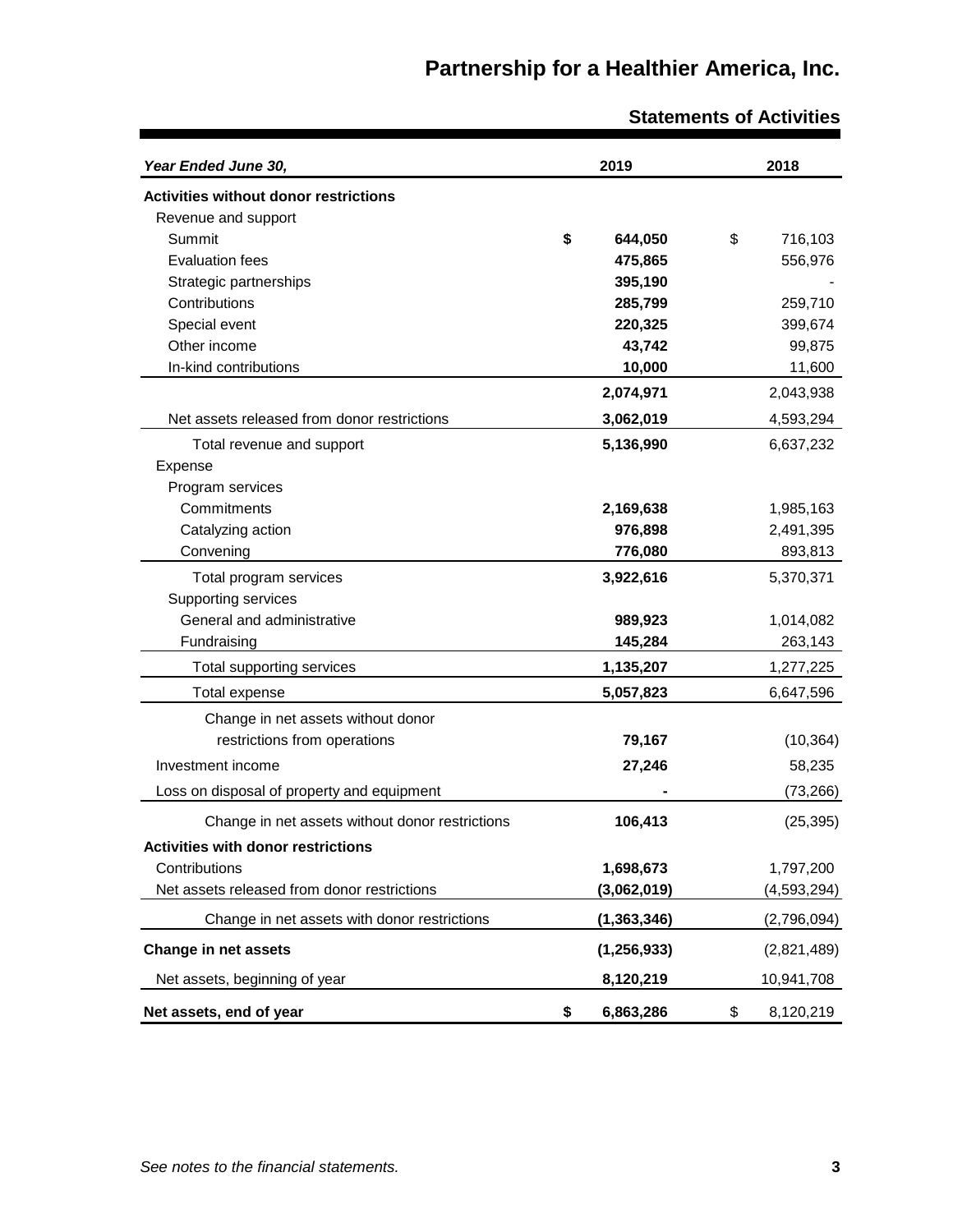### **Statement of Functional Expenses** *Year Ended June 30, 2019 with 2018 Totals*

|                                  | <b>Program Services</b> |                    |  |                      | <b>Supporting Services</b> |           |      |                                         |                               |      |                    |      |                                            |    |           |                               |
|----------------------------------|-------------------------|--------------------|--|----------------------|----------------------------|-----------|------|-----------------------------------------|-------------------------------|------|--------------------|------|--------------------------------------------|----|-----------|-------------------------------|
|                                  |                         | <b>Commitments</b> |  | Catalyzing<br>Action |                            | Convening |      | <b>Total Program</b><br><b>Services</b> | General and<br>Administrative |      | <b>Fundraising</b> |      | <b>Total Supporting</b><br><b>Services</b> |    | Total     | 2018<br><b>Total Expenses</b> |
| Salary and Related benefits      | \$                      | $,040.882$ \$      |  | 491,883 \$           |                            | 91,358    | -\$  | .624,123                                | \$<br>719,325 \$              |      | 96,304 \$          |      | 815,629                                    | £. | 2,439,752 | \$<br>2,870,911               |
| Industry-paid evaluations        |                         | 676,417            |  |                      |                            |           |      | 676,417                                 | 4,194                         |      |                    |      | 4,194                                      |    | 680,611   | 543,703                       |
| Event expenses                   |                         | 20,768             |  | 7,078                |                            | 608,125   |      | 635,971                                 | -                             |      | 1,006              |      | 1,006                                      |    | 636,977   | 747,526                       |
| Occupancy expenses               |                         | 133,685            |  | 63,199               |                            | 11,734    |      | 208,618                                 | 116,352                       |      | 12,402             |      | 128,754                                    |    | 337,372   | 334,108                       |
| Communications                   |                         | 14,256             |  | 302,342              |                            | 12,120    |      | 328,718                                 | 10                            |      | 1,240              |      | 1,250                                      |    | 329,968   | 1,149,430                     |
| Administrative expenses          |                         | 65,039             |  | 35,991               |                            | 6,636     |      | 107,666                                 | 53,338                        |      | 18,766             |      | 72,104                                     |    | 179,770   | 277,997                       |
| Professional fees                |                         | 41,564             |  | 33,642               |                            | 34,644    |      | 109,850                                 | 30,549                        |      | 3,295              |      | 33,844                                     |    | 143,694   | 445,639                       |
| Travel expenses                  |                         | 58,901             |  | 16,590               |                            | 6,068     |      | 81,559                                  | 22,658                        |      | 6,864              |      | 29,522                                     |    | 111,081   | 107,500                       |
| Information & Technology         |                         | 64,758             |  | 11,684               |                            | 2,169     |      | 78,611                                  | 17,172                        |      | 2,293              |      | 19,465                                     |    | 98,076    | 81,068                        |
| Other personnel related expenses |                         | 22,841             |  | 12,053               |                            | 2,217     |      | 37,111                                  | 23,180                        |      | 2,694              |      | 25,874                                     |    | 62,985    | 69,470                        |
| Subgrants                        |                         | 26,000             |  |                      |                            |           |      | 26,000                                  |                               |      |                    |      |                                            |    | 26,000    | 2,000                         |
| Office expenses                  |                         | 4,527              |  | 2,436                |                            | 1,009     |      | 7,972                                   | 3,145                         |      | 420                |      | 3,565                                      |    | 11,537    | 18,244                        |
|                                  |                         | $2,169,638$ \$     |  | 976,898              | - 35                       | 776.080   | - 55 | 3,922,616                               | 989,923                       | - 56 | 145,284            | - 56 | 1,135,207                                  |    | 5,057,823 | 6,647,596                     |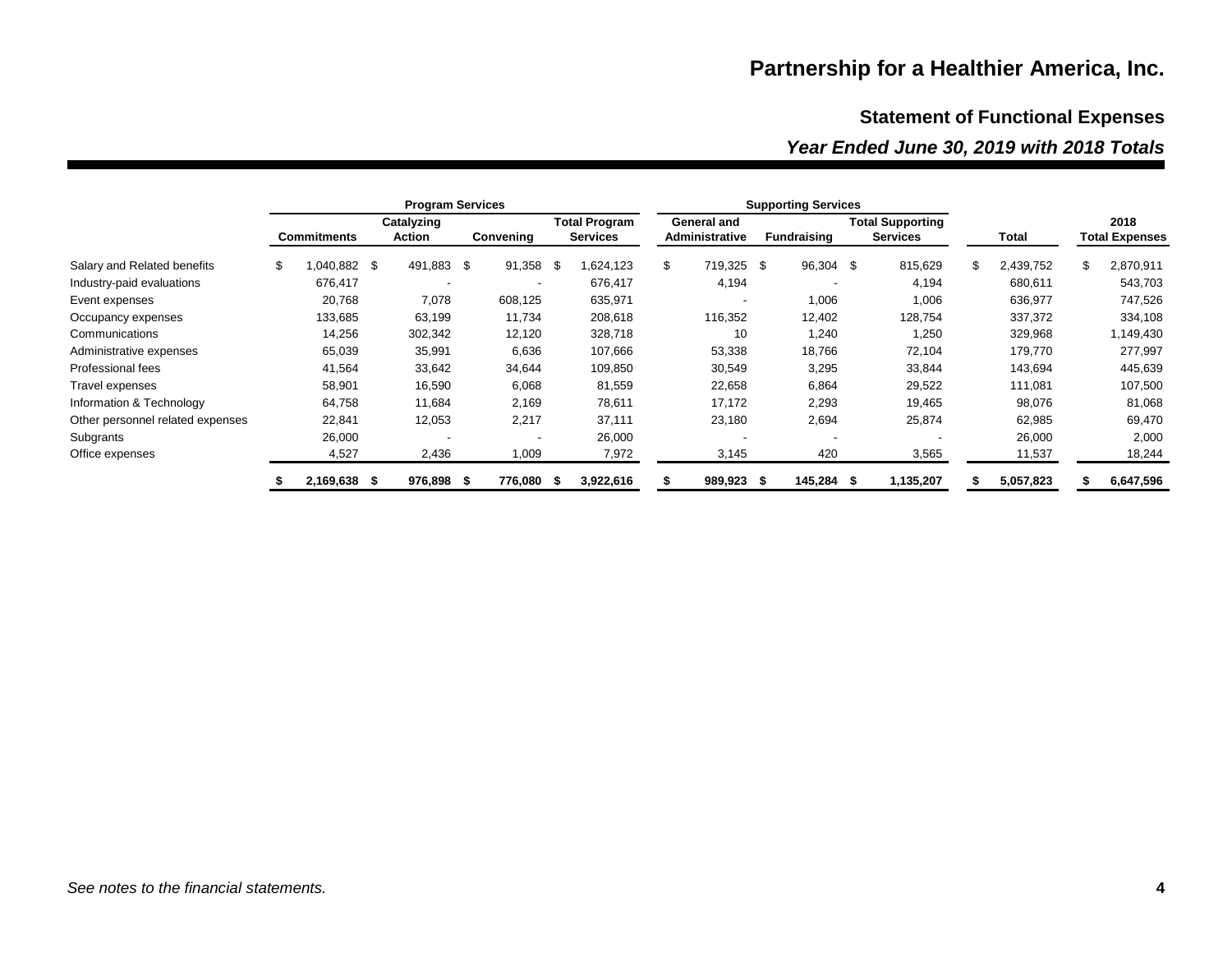| Year Ended June 30,                                  | 2019                | 2018              |
|------------------------------------------------------|---------------------|-------------------|
| Cash flows from operating activities                 |                     |                   |
| Change in net assets                                 | \$<br>(1, 256, 933) | \$<br>(2,821,489) |
| Adjustments to reconcile change in net assets to net |                     |                   |
| cash used in operating activities:                   |                     |                   |
| Net loss (gain) on investments                       | 48,156              | (671)             |
| Depreciation and amortization                        | 121,670             | 210,020           |
| Loss on disposal of property and equipment           |                     | 73,266            |
| Deferred rent and lease incentives                   | (16, 609)           | (153, 977)        |
| Changes in assets and liabilities:                   |                     |                   |
| Receivables                                          | 941,183             | 1,854,134         |
| Prepaid expenses and other assets                    | 161,650             | (45, 954)         |
| Accounts payable and accrued expenses                | (234, 100)          | (27, 777)         |
| Deferred revenue                                     | (112,987)           | 8,870             |
| Total adjustments                                    | 908,963             | 1,917,911         |
| Net cash used in operating activities                | (347, 970)          | (903, 578)        |
| Cash flows from investing activities                 |                     |                   |
| Proceeds from sales and maturities of investments    | 3,753,204           | 710,350           |
| Purchases of investments                             | (3,377,140)         | (239, 545)        |
| Purchases of property and equipment                  | (41, 132)           | (155, 527)        |
| Net cash provided by investing activities            | 334,932             | 315,278           |
| Decrease in cash                                     | (13,038)            | (588, 300)        |
| Cash, beginning of year                              | 3,903,621           | 4,491,921         |
| Cash, end of year                                    | \$<br>3,890,583     | \$<br>3,903,621   |

### **Statements of Cash Flows**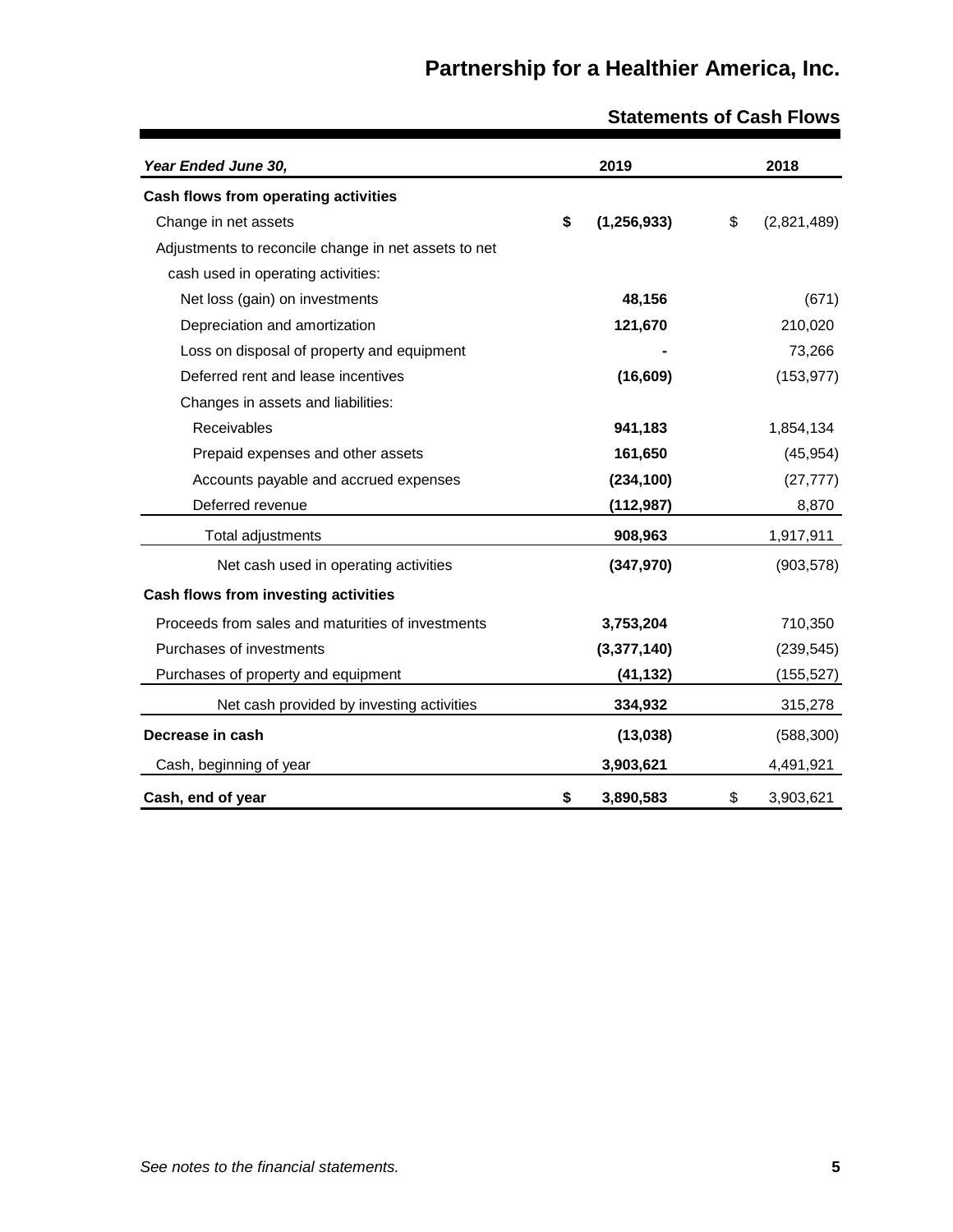#### **A. ORGANIZATION AND SUMMARY OF SIGNIFICANT ACCOUNTING POLICIES**

*Organization:* Partnership for a Healthier America, Inc. (PHA) was incorporated on January 13, 2010 in the state of Delaware as a nonprofit corporation. PHA is devoted to working with the private sector to end childhood obesity by making the healthy choice the easy choice. PHA brings together public, private, and nonprofit leaders to broker meaningful commitments and develop strategies to end childhood obesity. Most importantly, PHA ensures that commitments made are commitments kept by working with unbiased, third parties to monitor and publicly report on the progress of our partners.

*Income taxes:* PHA is exempt from the payment of income taxes on its exempt activities under Section 501(c)(3) of the Internal Revenue Code and has been classified by the Internal Revenue Service as other than a private foundation within the meaning of Section 509(a)(1) of the Internal Revenue Code. PHA had no net taxable income as of June 30, 2019 and 2018.

*Basis of accounting:* PHA prepares its financial statements on the accrual basis of accounting. Revenue, other than contributions, is recognized when earned, and expense is recognized when the obligation is incurred.

*Use of estimates:* Preparation of financial statements in accordance with accounting principles generally accepted in the United States of America requires management to make estimates and assumptions that affect certain reported amounts and disclosures. Accordingly, actual results could differ from those estimates.

*Deferred revenue:* Revenue received in advance of the period in which it will be earned is reported as deferred revenue. Deferred revenue primarily consists of evaluation fees received in advance of the period in which they will be earned.

*Contributions:* Contributions are recognized either when received or when PHA obtained unconditional promises to give from donors. Contributions are recorded as with or without donor restrictions depending upon the existence and/or nature of any donor restrictions. Within net assets with donor restrictions, amounts are reclassified to net assets without donor restrictions when a time restriction expires or when a purpose restriction is satisfied. Contributions received with donor restrictions that expire in the same period are classified as net assets without donor restrictions.

*Special event:* PHA hosted gala events during the years ended June 30, 2019 and 2018. In relation to these special events, a portion of the gross proceeds paid represents both a contribution and a payment for the direct benefits received by participants at the events.

*Costs of direct benefits to donors:* Costs of direct benefits to donors include the costs related to the venue, entertainment, and catering for the special event.

*Advertising expense:* Advertising expense also includes sponsorship expense, both of which are costs incurred by PHA in relation to marketing healthier options. Advertising costs are expensed in the period when the first advertising activity takes place or in accordance with underlying agreements. Advertising expense has been recognized in program services and totaled \$66,111 and \$602,722 for the years ended June 30, 2019 and 2018, respectively.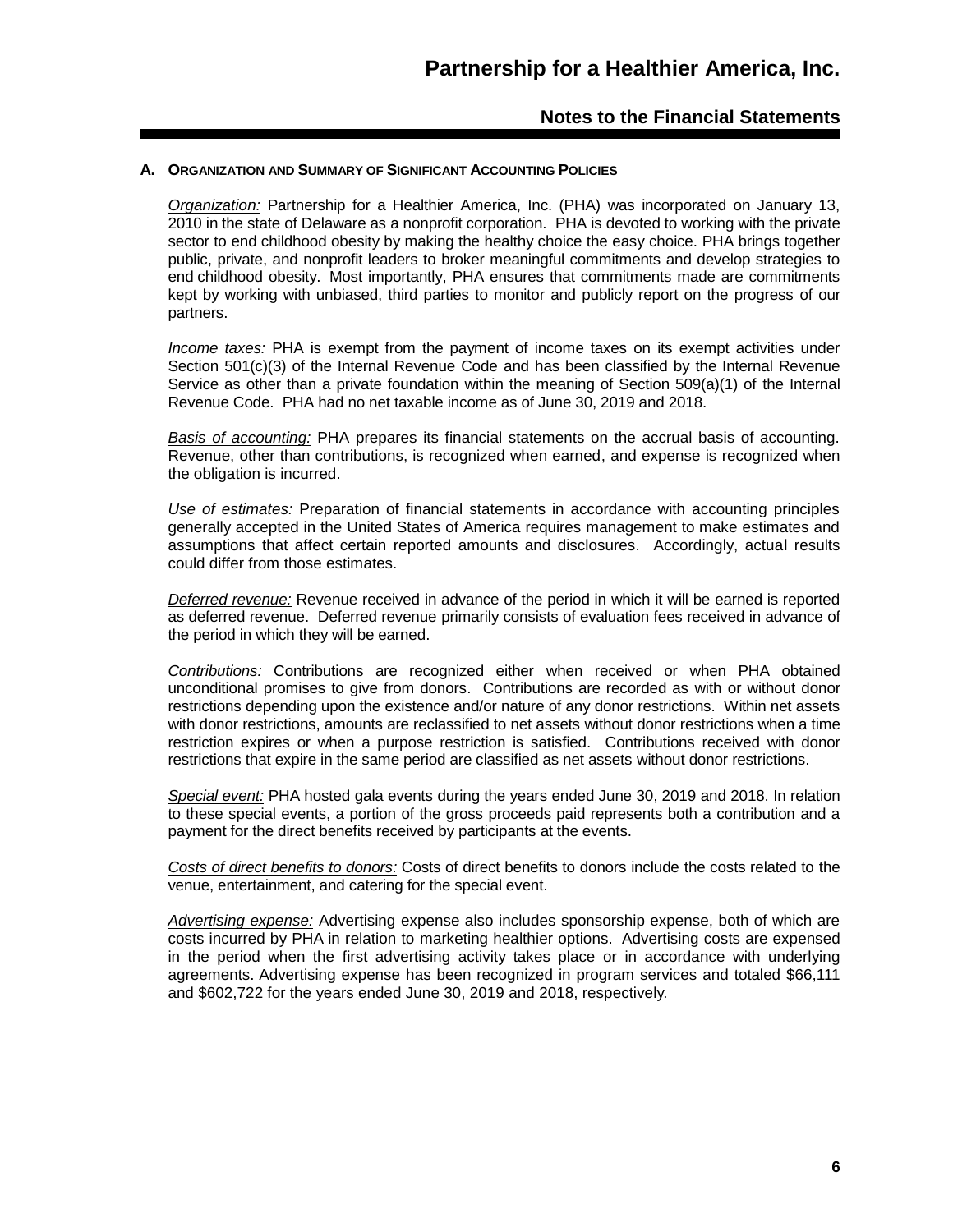#### **A. ORGANIZATION AND SUMMARY OF SIGNIFICANT ACCOUNTING POLICIES - CONTINUED**

*Program services:* Program services descriptions are as follows:

Catalyzing Action: PHA's programs make healthier choices easier to access and encourage Americans to make those healthier choices. PHA's programs are designed to remind everyone, especially busy parents and families about healthy options. From social media to traditional advertising, PHA highlights the actions of its partners to provide healthy options and encourage people to choose healthy options.

Catalyzing Action, which includes Communications and Campaigns, witnessed a significant reduction in expenses due to a change in the implementation approach for PHA's signature campaigns, Fruits and Vegetables (FNV) and Drink Up. In previous years, all campaign expenses were incurred by PHA as pass-through expenses. However, beginning in 2018 and in 2019, FNV and Drink Up were treated as assets that were licensed to external partners for their implementation, transferring the expenses of implementation externally, while maintaining and expanding the work.

Commitments: PHA negotiates commitments from industry partners to ensure they increase access to healthy options for Americans. For example, PHA asks industry partners to reformulate food or enhance physical activity programs. As part of their commitment agreements, PHA monitors the efforts of its industry partners.

Commitments include programs that cover food and nutrition, physical activity and associated verification of that work. This category witnessed an increase in expenses by 9% from 2018 to 2019, primarily due to pass-through evaluation costs that were funded by the Kresge grant for Tuft University's evaluation of Childhood Obesity (CO180). Corresponding revenue of approximately \$175,000 is reflected, thereby having a net zero effect.

Convening: PHA brings together leaders from the private sector, government, and non-profit organizations to help end childhood obesity through convening opportunities, including PHA's marquis event Building a Healthier Future Summit. Indirect costs, such as personnel costs and occupancy, related to the planning of these events are expensed as incurred. Through convening opportunities at the Summit and other events, PHA leverages these opportunities to bring together leaders and partners to showcase the work that PHA does. Activities in this area witnessed a slight decrease in expenses. This was planned in light of prior year performance.

*Supporting services:* Supporting services descriptions are as follows:

.

General and administrative: General and administrative includes activities necessary for the administrative processes and managing the financial responsibilities of PHA.

Fundraising: Fundraising includes activities that encourage and secure financial support for PHA.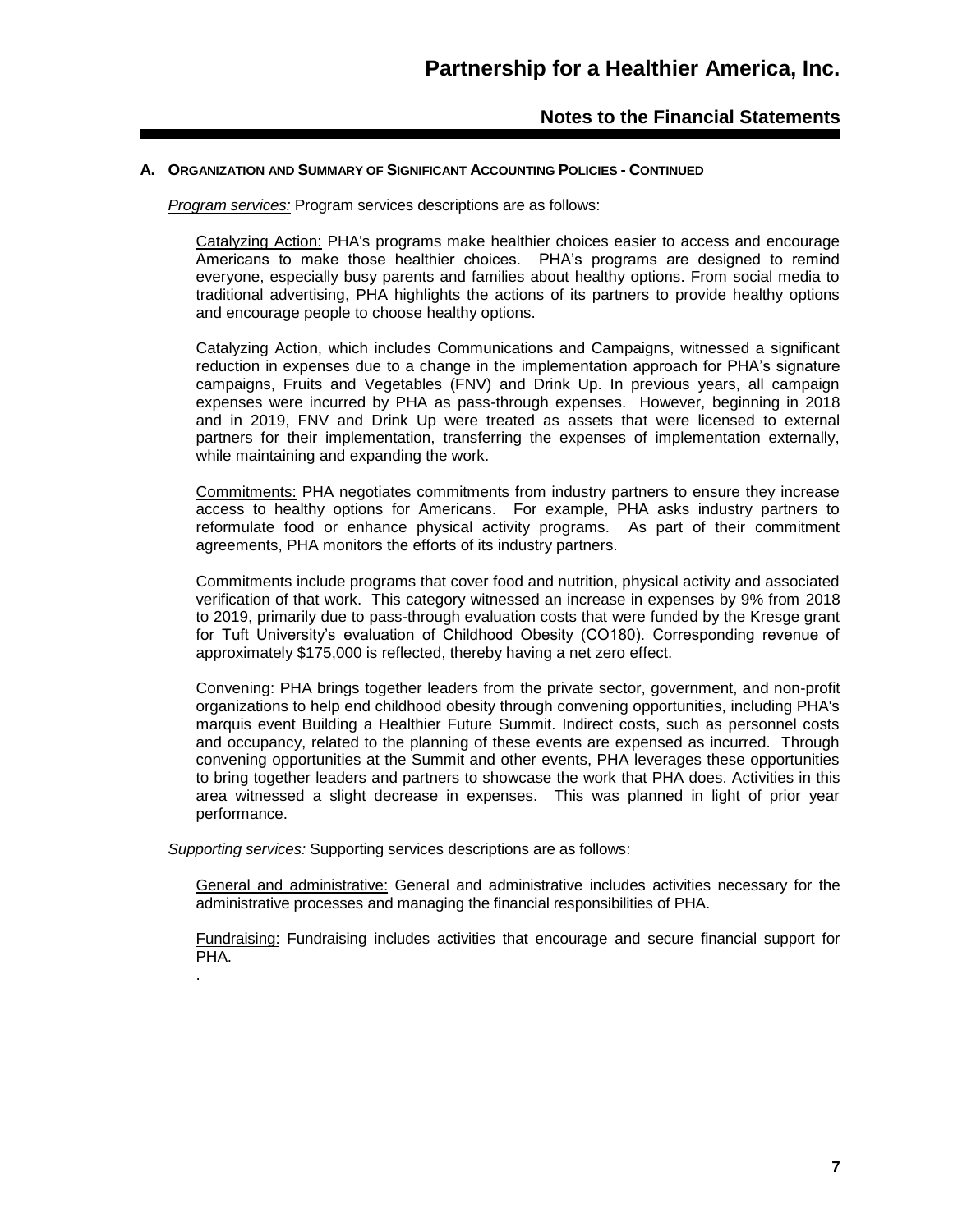#### **A. ORGANIZATION AND SUMMARY OF SIGNIFICANT ACCOUNTING POLICIES - CONTINUED**

*Functional allocation of expense:* The costs of providing various program and supporting services activities have been summarized on a functional basis in the statements of activities. Accordingly, certain costs have been allocated among the program and supporting services benefited. Therefore, expenses require allocation on a reasonable basis that is consistently applied. The expenses that are allocated include rent, insurance, depreciation, digital infrastructure, postage, dues, and other office administrative expenses, which are allocated based on salaries related to each program as a percentage of total salaries.

*Measure of operations:* The accompanying statements of activities do not include investment income or loss on disposal of property and equipment in the change in net assets without donor restrictions from operations.

*New accounting standard:* The Financial Accounting Standards Board (FASB) issued Accounting Standards Update 2016-14, *Presentation of Financial Statements of Not-For-Profit Entities* (ASU 2016-14). PHA adopted the provisions of ASU 2016-14 during the year ended June 30, 2019. In addition to changes in terminology used to describe categories of net assets throughout the financial statements, new disclosures were added regarding liquidity and the availability of resources and functional expenses.

*Subsequent events:* Subsequent events have been evaluated through September 23, 2019, which is the date the financial statements were available to be issued.

#### **B. CASH**

PHA maintains a demand deposit account with a reputable financial institution, which incorporates a bank deposit program that invests funds in money market accounts from several different regional banks in order to maximize the insurance protection available from the Federal Deposit Insurance Corporation (FDIC). In this manner, PHA has virtually eliminated its exposure to credit risk. From time to time, certain balances held within the account may become slightly higher than the amount that would be fully guaranteed or insured by the U.S. Government. However, management believes the risk of loss, if any, to be minimal.

#### **C. INVESTMENTS**

PHA invests in a professionally managed portfolio of fixed income and equity mutual funds. Such investments are exposed to market and credit risks and may be subject to fluctuations in fair value. As a result, the investment balances reported in the accompanying financial statements may not be reflective of the portfolio's value during subsequent periods.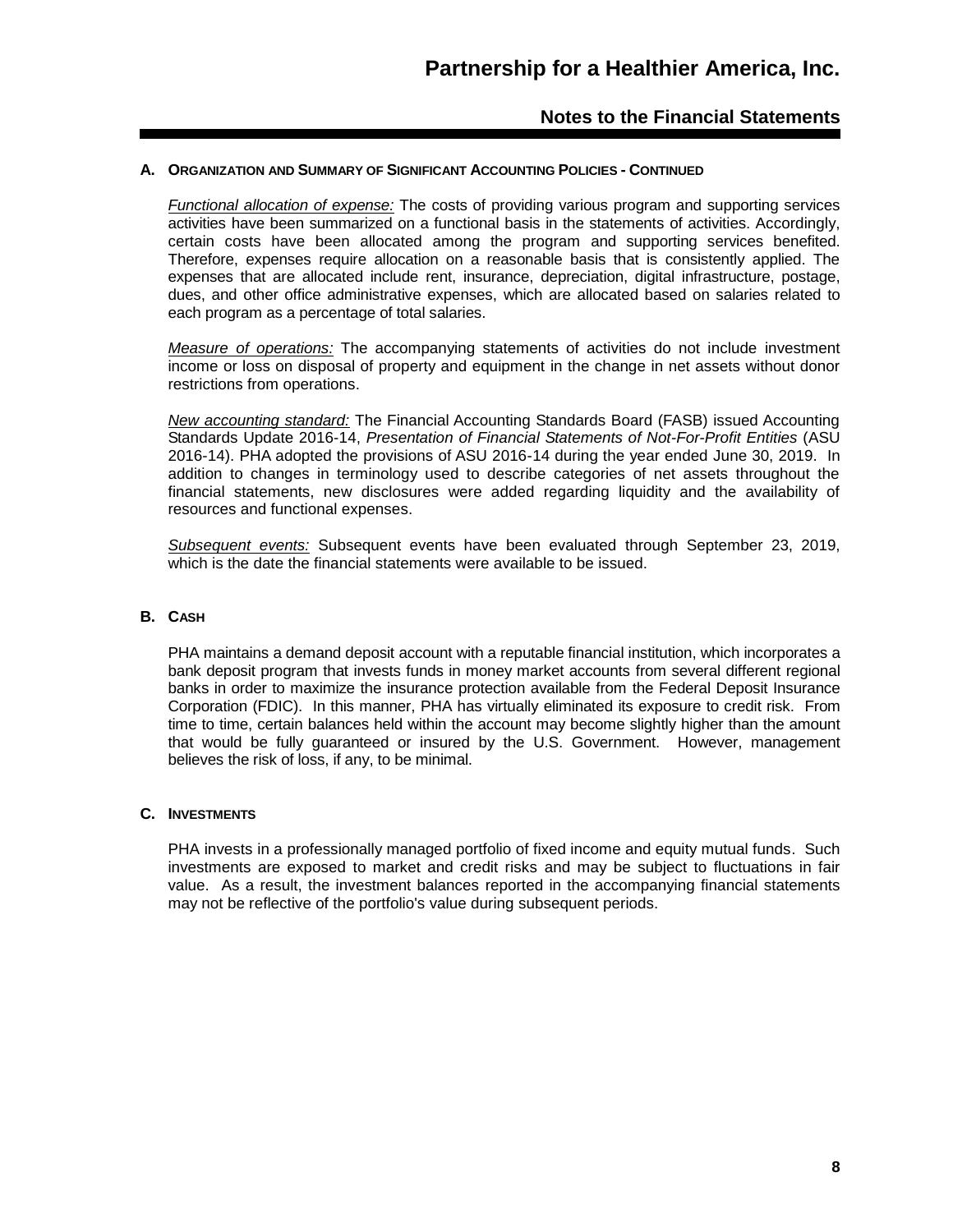#### **C. INVESTMENTS - CONTINUED**

In accordance with generally accepted accounting principles, PHA uses the following prioritized input levels to measure investments carried at fair value. The input levels used for valuing investments are not necessarily an indication of risk.

Level 1 – Observable inputs that reflect quoted prices for identical assets or liabilities in active markets, such as stock quotes.

Level 2 – Includes inputs other than Level 1 inputs that are directly or indirectly observable in the marketplace, such as yield curves or other market data.

Level  $3$  – Unobservable inputs which reflect the reporting entity's assessment of the assumptions that market participants would use in pricing the asset or liability including assumptions about risk, such as bid/ask spreads and liquidity discounts.

Investments recorded at fair value include fixed income and equity mutual funds, which were classified within Level 1. The mutual funds were valued based on quoted prices for identical assets in active markets. Management believes the estimated fair value of investments to be a reasonable approximation of the exit price for the assets.

Investments recorded at cost include cash held within the investment account and certificates of deposit. During the year ended June 30, 2019, PHA liquidated its investments in mutual funds and purchased certificates of deposit that are laddered to mature over staggered periods of time. Investments recorded at cost are not required to be classified in one of the levels prescribed by the fair value hierarchy.

Investments consisted of the following at June 30,:

|                             | 2019            | 2018            |
|-----------------------------|-----------------|-----------------|
| Investments, at fair value  |                 |                 |
| Mutual funds - fixed income | \$              | \$<br>893,156   |
| Mutual funds - equities     |                 | 629,294         |
|                             |                 | 1,522,450       |
| Investments, at cost        |                 |                 |
| Cash                        |                 | 52,785          |
| Certificates of deposit     | 2,200,759       | 1,049,744       |
|                             | \$<br>2,200,759 | \$<br>2,624,979 |

Investment income consisted of the following for the years ended June 30,:

| Interest and dividends         |    | 2018      |              |
|--------------------------------|----|-----------|--------------|
|                                | \$ | 80,332    | \$<br>68,914 |
| Net (loss) gain on investments |    | (48, 156) | 671          |
| Investment fees                |    | (4,930)   | (11, 350)    |
|                                | \$ | 27,246    | \$<br>58,235 |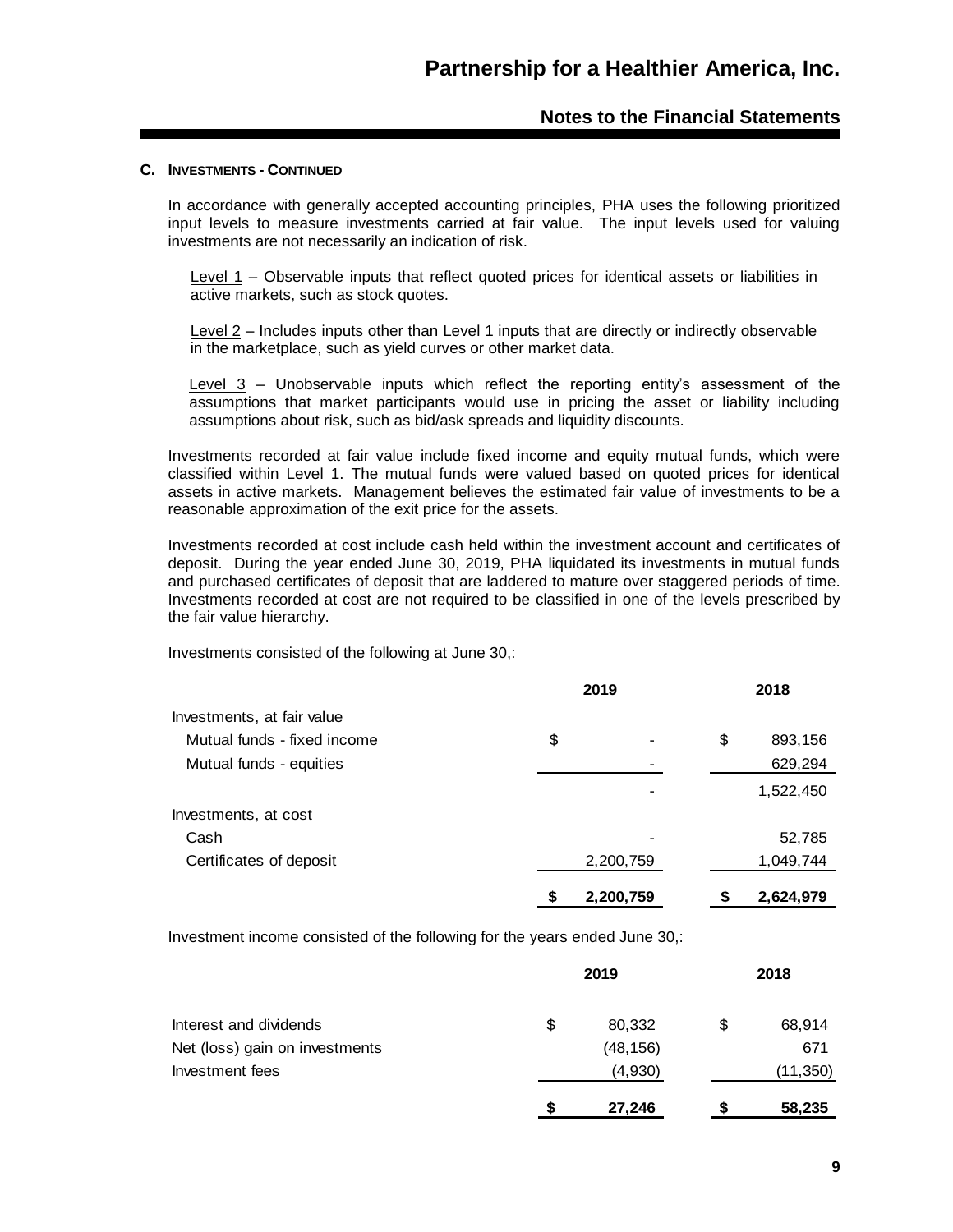#### **D. LIQUIDITY AND AVAILABILITY OF FINANCIAL ASSETS**

PHA structures its financial assets to be available as its general expenditures, liabilities, and other obligations come due. Financial assets available for general expenditure within one year are as follows at June 30,:

|                                               | 2019            |    | 2018        |
|-----------------------------------------------|-----------------|----|-------------|
| Financial assets:                             |                 |    |             |
| Cash                                          | \$<br>3,890,583 | \$ | 3,903,621   |
| Investments                                   | 2,200,759       |    | 2,624,979   |
| Receivables                                   | 1,067,613       |    | 2,008,796   |
| Total financial assets at year-end            | 7,158,955       |    | 8,537,396   |
| Less:                                         |                 |    |             |
| Net receivables due in one to five years      | (194, 944)      |    | (291, 571)  |
| Net assets with donor restrictions            | (1, 232, 215)   |    | (2,595,561) |
| Financial assets available to meet cash needs |                 |    |             |
| for general expenditures within one year      | 5,731,796       |    | 5,650,264   |

#### **E. RECEIVABLES**

Receivables are carried at a gross amount which equals the original invoice. In the accompanying statements of financial position, receivables are presented net of the discount to present value and the allowance for doubtful accounts, if applicable.

Management periodically reviews the status of all receivable balances for collectability. Each receivable balance is assessed based on management's knowledge of the donor or partner, the relationship with the donor or partner, and the age of the receivable balance. As a result of these reviews, balances for which collection is deemed doubtful are charged to bad debt expense, and an allowance is established.

Receivables consisted of the following at June 30,:

|                                    | 2019            | 2018            |
|------------------------------------|-----------------|-----------------|
| Promises to give, including grants | \$<br>989.629   | \$<br>1,908,769 |
| Other receivables                  | 54,982          | 57,532          |
| Commitment and evaluation fees     | 28,058          | 50,924          |
|                                    | 1,072,669       | 2,017,225       |
| Less: discount to present value    | (5,056)         | (8, 429)        |
|                                    | \$<br>1,067,613 | \$<br>2,008,796 |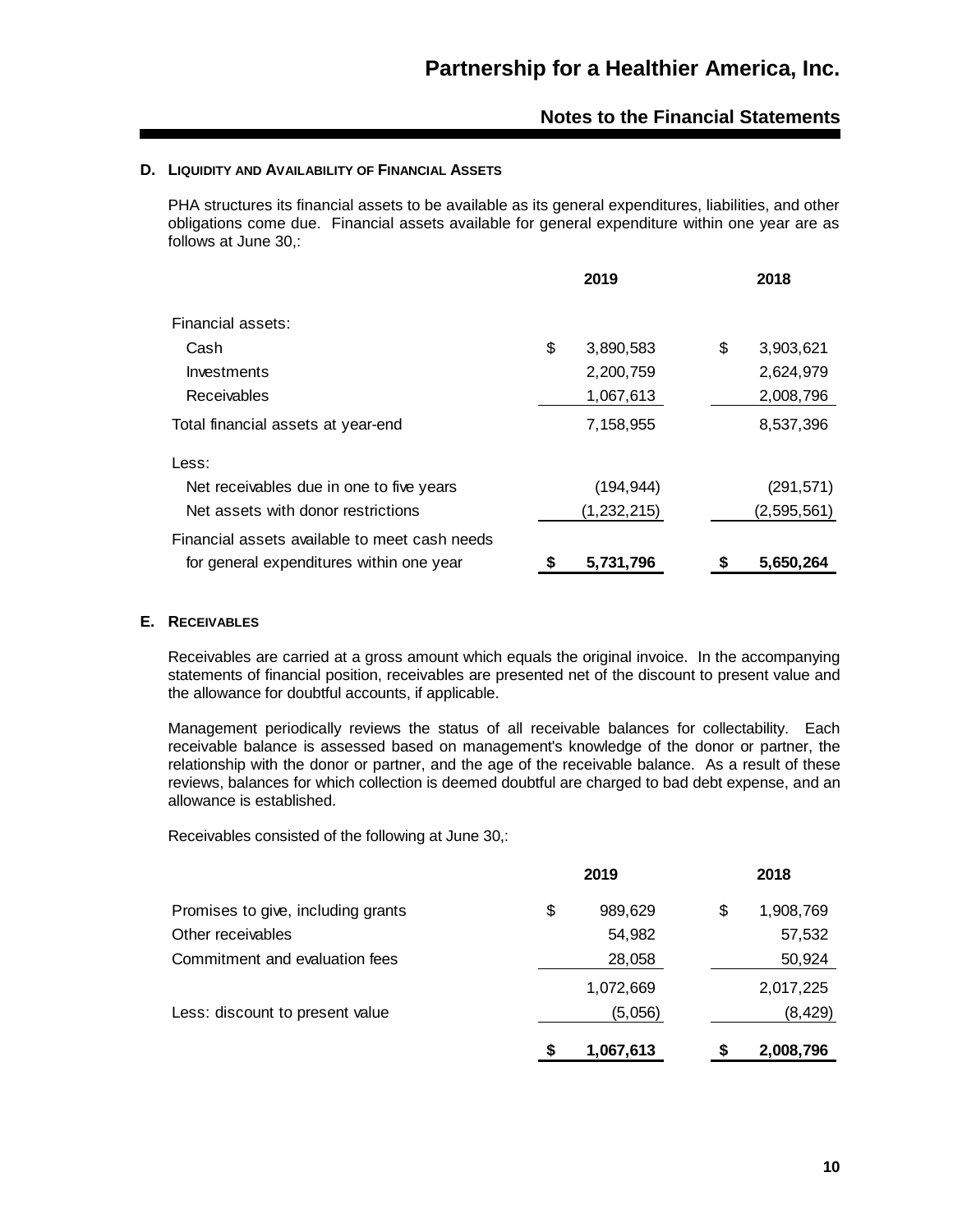#### **E. RECEIVABLES - CONTINUED**

*Promises to give:* Promises to give, including grants, consist of unconditional contributions which will be received in a future period. Certain promises to give include multi-year payment schedules. Amounts expected to be collected in less than one year are recorded at net realizable value and amounts expected to be collected in one to five years are recorded at the present value of their estimated future cash flows, unless the discount is clearly insignificant. The discount to present value for the years ended June 30, 2019 and 2018 was calculated using the same interest rate as two year U.S. Treasury Notes related to the quarter of the year in which the gift was received. PHA used a discount rate of .58% for gifts received during the years ended June 30, 2019 and 2018.

Promises to give consisted of the following at June 30,:

|                                  |    | 2019    |    | 2018      |
|----------------------------------|----|---------|----|-----------|
| Receivable in less than one year | \$ | 789,629 | \$ | 1,608,769 |
| Receivable in one to five years  |    | 200,000 |    | 300,000   |
|                                  |    | 989,629 |    | 1,908,769 |
| Less: discount to present value  |    | (5,056) |    | (8, 429)  |
|                                  | S  | 984,573 | S  | 1,900,340 |

#### **F. PROPERTY AND EQUIPMENT**

Acquisitions of property and equipment greater than \$1,000 are recorded at cost and depreciated or amortized using the straight-line method over the following useful lives: leasehold improvements - lesser of the useful life of the asset or the remaining term of the lease; website software and development – 3 years; furniture and equipment – 3 to  $\overline{7}$  years.

Property and equipment consisted of the following at June 30,:

|                                                 | 2019          |    | 2018       |
|-------------------------------------------------|---------------|----|------------|
| Leasehold improvements                          | \$<br>522.581 | S  | 481,448    |
| Website software and development                | 391,397       |    | 391,397    |
| Furniture and equipment                         | 163,962       |    | 163,962    |
|                                                 | 1,077,940     |    | 1,036,807  |
| Less: accumulated depreciation and amortization | (913, 225)    |    | (791, 554) |
|                                                 | \$<br>164,715 | \$ | 245,253    |

As a result of PHA transitioning Active Schools to Action for Healthy Kids during the year ended June 30, 2017, property and equipment related to the Active Schools program was disposed of resulting in a loss on disposal of property and equipment totaling \$73, 266 during the year ended June 30, 2018.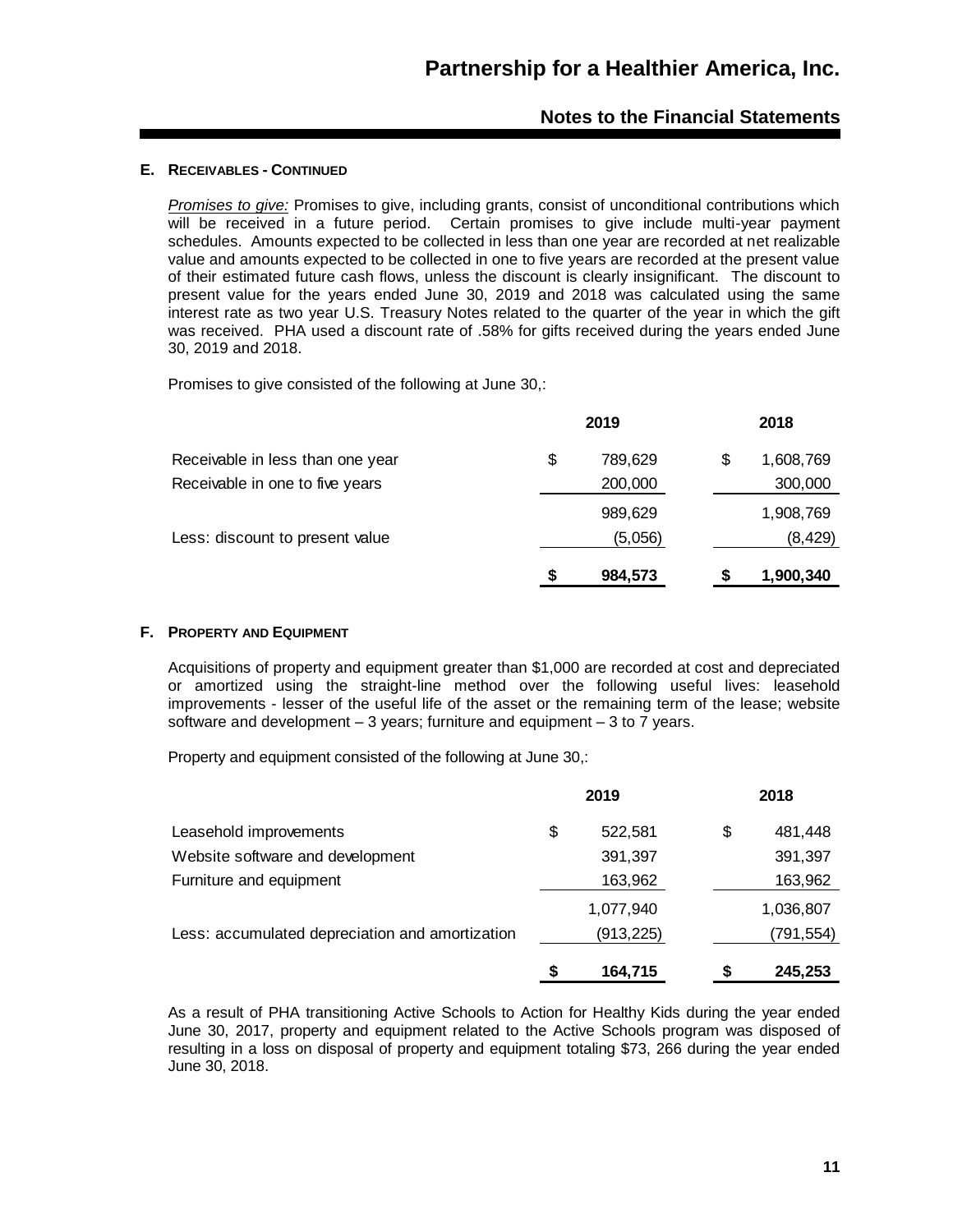#### **G. NET ASSETS**

*Without donor restrictions:* Net assets without donor restrictions include those net assets whose use is not restricted by donors, even though their use may be limited in other respects, such as by board designation. However, PHA has no board-designated net assets.

*With donor restrictions:* Net assets with donor restrictions include those net assets whose use has been restricted either by an implied time restriction or by donors for a specified purpose.

Net assets with donor restrictions consisted of the following at June 30,:

|                    |   | 2019      |   | 2018      |
|--------------------|---|-----------|---|-----------|
| Time restricted    | S | 1,096,570 | S | 1,206,667 |
| Purpose restricted |   | 135,645   |   | 1,388,894 |
|                    |   | 1,232,215 | 5 | 2,595,561 |

Net assets are released from restrictions either as a result of the expiration of a time restriction or due to the satisfaction of a purpose restriction.

Net assets released from restrictions consisted of the following for the years ended June 30,:

|                     |     | 2019      |   | 2018      |
|---------------------|-----|-----------|---|-----------|
| Purpose restriction | \$. | 1,692,508 | S | 2,777,298 |
| Time restriction    |     | 1,369,511 |   | 1,815,996 |
|                     |     | 3,062,019 |   | 4,593,294 |

#### **H. NON-CASH TRANSACTIONS**

*In-kind contributions:* PHA received in-kind contributions from donors such as advertising, event food and beverage and pro bono legal services. In-kind contributions have been recorded in the statements of activities at estimated fair value.

Donated services are recognized as in-kind contributions and expensed in accordance with generally accepted accounting principles (GAAP). In order to meet the criteria for recognition in the financial statements, contributions of donated services must (a) create or enhance nonfinancial assets or (b) require specialized skills, be performed by people with those skills, and would otherwise have to be purchased by PHA.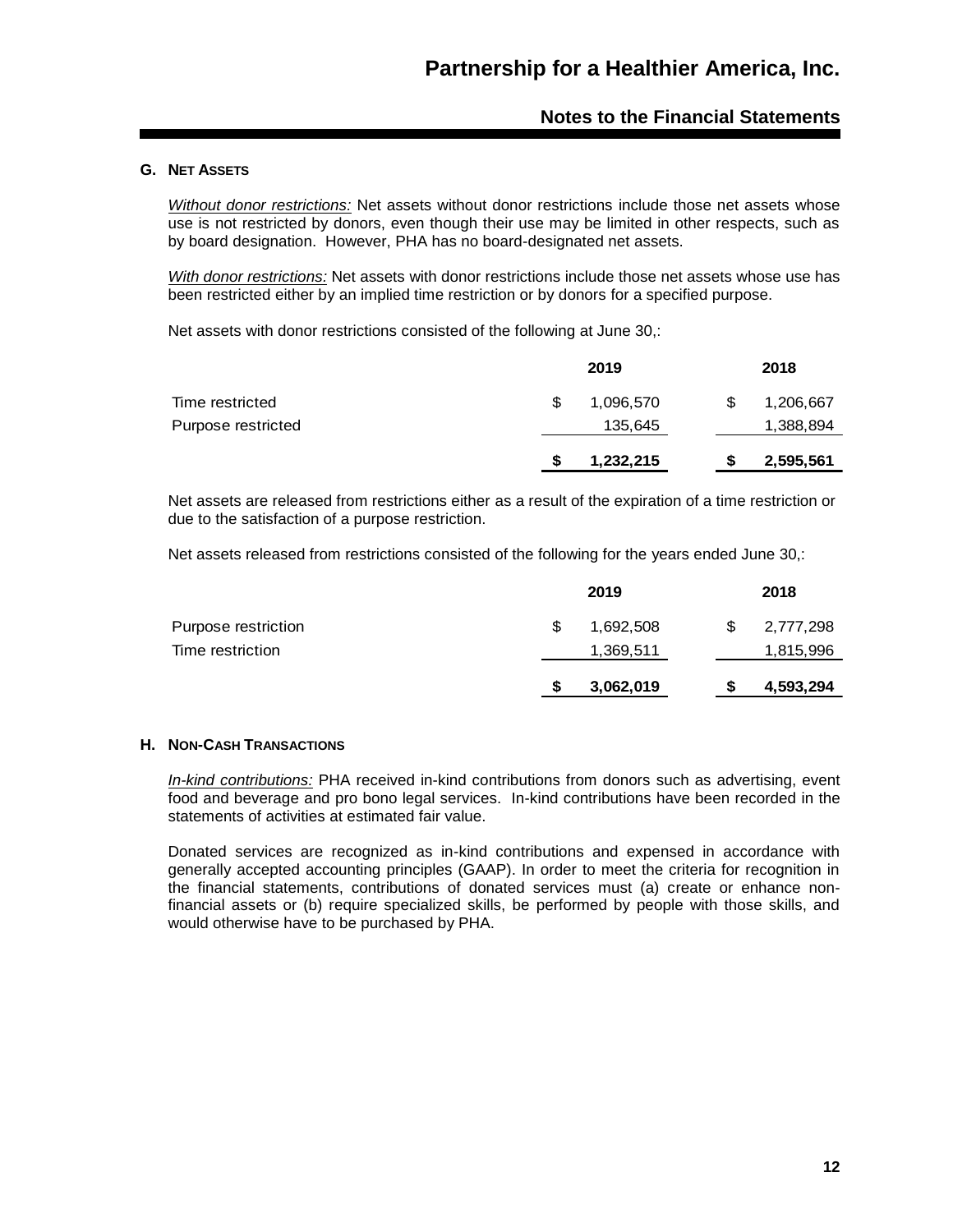#### **H. NON-CASH TRANSACTIONS - CONTINUED**

In-kind contributions consisted of the following for the year ended June 30,:

|                       |    | 2019   | 2018         |
|-----------------------|----|--------|--------------|
| Event Food & Beverage | \$ | 5,000  | \$<br>5,000  |
| Legal                 |    | 5,000  | 1,300        |
| Advertising           |    | ۰      | 5,300        |
|                       | S  | 10,000 | \$<br>11,600 |

PHA also relies on contributions of both time and expertise from its pool of volunteers. In particular, PHA has volunteers work on its programs and fundraising activities and contribute significantly to the work, impact, and success of PHA. Even though PHA's volunteers donate hundreds of hours of service, the total value of which cannot be easily calculated or estimated, these volunteer services have not been reflected in the accompanying financial statements because the volunteer services provided do not meet the criteria necessary for recognition.

#### **I. RETIREMENT PLAN**

PHA sponsors a defined 401(k) savings plan which is available to all employees meeting certain eligibility requirements as defined by the plan document. Under the plan PHA makes contributions to the plan equal to employee contributions up to a limit of 4% of participant compensation. PHA's contributions totaled \$75,188 and \$93,552 for the years ended June 30, 2019 and 2018, respectively.

#### **J. COMMITMENTS AND CONTINGENCIES**

*Office lease:* PHA leased office space under an operating lease which expired in November 2018. In accordance with the terms of the lease, PHA obtained a letter-of-credit with a bank in lieu of a security deposit, totaling \$66,787. The letter-of-credit was to be maintained in accordance with the terms of lease agreement and expired January 31, 2019. The letter-of-credit was collateralized by a certificate of deposit in the same amount with the same bank. The certificate of deposit was included in prepaid expenses and other assets in the accompanying statement of financial position for the year ended June 30, 2018.

During June 2018, PHA entered in an operating lease for office space located at 1203 19th Street, Washington, DC, which began in December 2018 and will expire in March 2022. In accordance with the terms of the lease, PHA paid a security deposit totaling \$45,304. The terms of the lease also include an abatement of the first two months' rent and an escalation clause which adjusts annual base rentals, which will be amortized on a basis to achieve straight-line rent expense over the life of the lease. Deferred rent totaled \$37,212 and \$53,821 at June 30, 2019 and 2018, respectively.